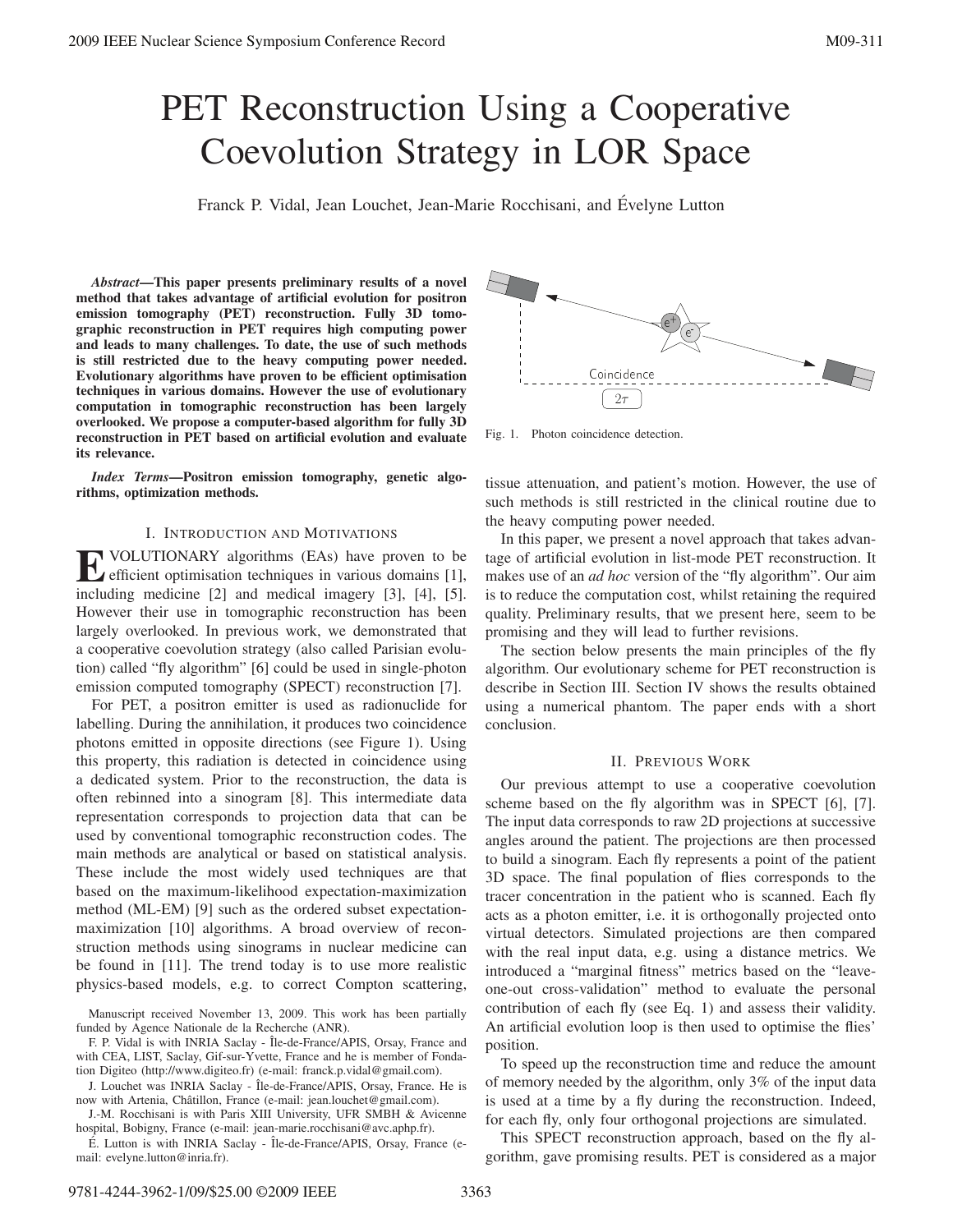

Fig. 2. Each fly represents an emitting point that generates  $n$  annihilations.

breakthrough in molecular imaging due to its higher spatial resolution and sensitivity leading to a superior diagnostic accuracy. The section below shows how to make use of the fly algorithm in PET, taking into account the specificity of this imaging modality.

## III. EVOLUTIONARY PET RECONSTRUCTION

Here again, each fly corresponds to a 3D point, and acts as a radioactive emitter. Their initial positions are randomly generated in the 3D space of the patient. The population of flies will evolve, thanks to genetic operators, to optimise the position of radioactive emitters with respect to the input data. The final population of flies corresponds to the tracer density in the patient, i.e. the reconstructed data. Note that cross-over operations are not used in this application. In our context, the result of such an operation may lead to meaningless results, e.g. in the case of cross-over between two flies of two distinct objects (the new fly will be wrongly located in between). Only mutation and immigration are used.

Each time a new fly is created, a stochastic simulation is performed to compute the fly's illumination pattern. In PET, a set of lines of response (LORs) that correspond to annihilation events can be extracted from the list-mode input data. In the simulation, the scanner properties (e.g. detector blocks and crystals positions) are modelled, and each fly is producing an adjustable number of annihilation events (see Figure 2). Each fly keep a record of its simulated LORs. The result of this simulation consists of a list of pairs of detector identification numbers that correspond to LORs.

The fitness metrics corresponds to a distance measurement between the simulated data and the actual data given by the imaging system. City block distance provides a good



Fig. 3. Evolutionary tomographic reconstruction flow chart.

compromise between accuracy and speed. To assess a given fly  $(i)$ , a marginal fitness  $(F_m(i))$  based on the leave-one-out cross-validation method is used once again:

$$
F_m(i) = dist (pop, input) - dist (pop - \{i\}, input) \quad (1)
$$

with  $F_m(i)$  the marginal fitness of Fly i, dist  $(A, B)$  the city block distance between two tables  $A$  and  $B$ ,  $pop$  is the set of LORs simulated by the whole population, *input* is the set of LORs extracted from the input data, and  $pop - \{i\}$  is the set of LORs simulated by the whole population without Fly  $i$ . It gives the personal contribution (positive or negative) of a fly with respect to the whole population. This fitness calculation method is then integrated into an evolution strategy scheme to optimise the position of flies (see Figure 3). In particular, it is used at each iteration of the evolution loop to select the fly to kill, and eventually the fly to mutate. Note that an iteration corresponds to the killing of a 'bad' fly and the creation of a new fly, either by mutation of a 'good' fly or by random immigration. When a fly is killed, its LORs are removed from the total set of simulated LORs. Similarly, when a new fly is created, its LORs are added. This process needs to be fast to be able to decrease the number of bad flies and increase the number of good flies as much as possible.

#### IV. RESULTS

We have developed numerical phantom models to assess the reconstruction algorithm. To date, only true coincidence events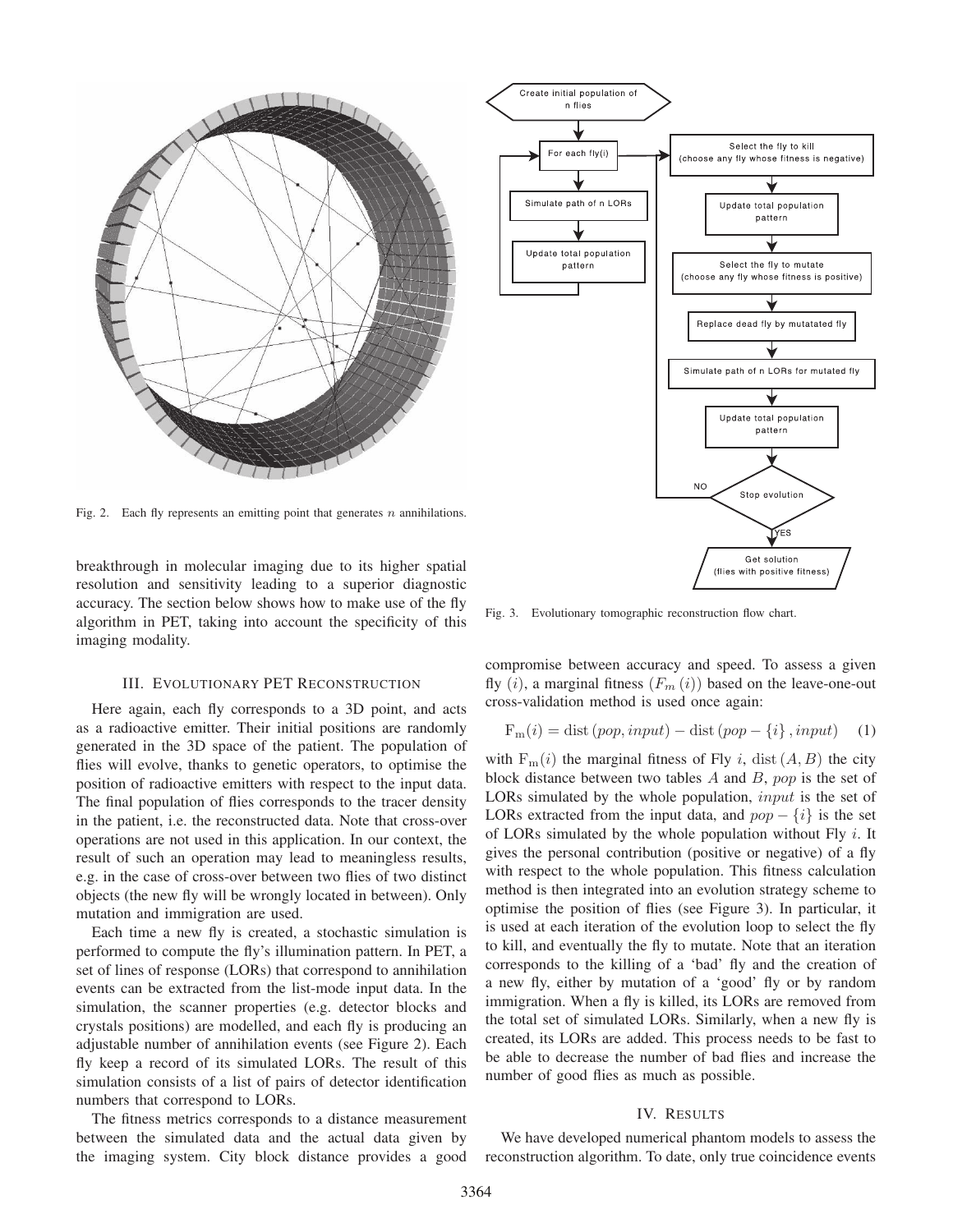have been considered. Whilst this is not physically correct, it allows us to test and validate our approach in the simplest cases.

The test case that is presented here has been designed to assess the ability of our algorithm to detect small objects, and their relative radioactivity concentrations. Nine cylinders having two different radii (1 cm and 2.5 cm) and with five different radioactivity concentrations ( $C_1 = 114,590$  count/ml,  $C_2 = 2C_1$ ,  $C_3 = 3C_1$ , etc.) have been simulated (see Figure 4(a)). A low resolution PET system has been simulated. It is made of a single ring of 72 linear blocks that include only 1 crystal.

To evaluate the results, a  $512 \times 512$  pixel slice is produced (see Figure 4(b)). Note that the typical image size in PET is  $128 \times 128$  pixels. The slices are filtered using a gaussian convolution kernel, then linearly rescaled between zero and one. The reconstructed data appears to be visually close to the input data. In particular, the respective size and concentration of cylinders are well preserved.

To assess the size of cylinders, three horizontal profiles have been extracted so that each cylinder is crossed in its centre (see Figure 5). Full width at half maximum (FWHM) is also measured to quantify errors (see Table I). Let Object  $i$  be the cylinder whose concentration is  $C_i$  in the phantom model and  $C_i'$  in the reconstructed slice. Whilst the profiles in the

TABLE I FWHM ESTIMATED FROM FIGURE 5

|        | <b>FWHM</b> from | <b>FWHM</b> from | Relative   |
|--------|------------------|------------------|------------|
|        | phantom model    | slice            | difference |
| Object | $(in \; mm)$     | $(in \; mm)$     | $(in \%)$  |
|        | 19               | 13               | 32         |
| 2      | 49               | 43               | 11         |
| 3      | 19               | 14               | 24         |
|        | 49               | 44               | 10         |
|        | 19               | 12               | 35         |

reconstructed slice seem to match respective profiles in the phantom model, error measurements in FWHM are relatively high for the smallest cylinders. The influence of the high resolution of the reconstructed slice with respect to the low spatial resolution of the PET system that has been simulated would need to be investigated.

To assess the validity of the radioactivity concentration within cylinders, the average value at the centre of each cylinder has been measured in Figure 4(b) (see Table II). We

TABLE II RELATIVE RADIOACTIVITY CONCENTRATION ESTIMATED FROM FIGURE 4(B)

|        | Relative            | Relative error |
|--------|---------------------|----------------|
| Object | concentration       | $(in \% )$     |
|        |                     | N/A            |
|        | $2.13 \times C'_1$  | 7.0            |
|        | $2.67 \times C_1^7$ | 10.1           |
|        | $3.80 \times C'_1$  | 5.5            |
|        | $5.02 \times C_1^7$ | በ ዓ            |

 $C_1$   $C_5$  $C_4$   $C_3$   $C_2$ 

(a) Phantom model.



(b) Reconstructed data (flies' fitness  $\geq$  0).

Fig. 4. Slices  $(512 \times 512)$  pixels) through the cylinders.

values with the theoretical values. In theory, we should get  $C_2' = 2C_1', C_3' = 3C_1'$ , etc. Table II shows that the relative concentrations have been preserved in the reconstructed slice. However, the maximum relative error is about 10%.

## V. CONCLUSION

We have presented a novel method for reconstructing tomographic data in PET using evolutionary computation. Our evolutionary scheme is able to reconstruct our test objects.

compare the respective ratio of the different concentrations to the lower value  $(C'_1)$ , so that we can compare the reconstructed